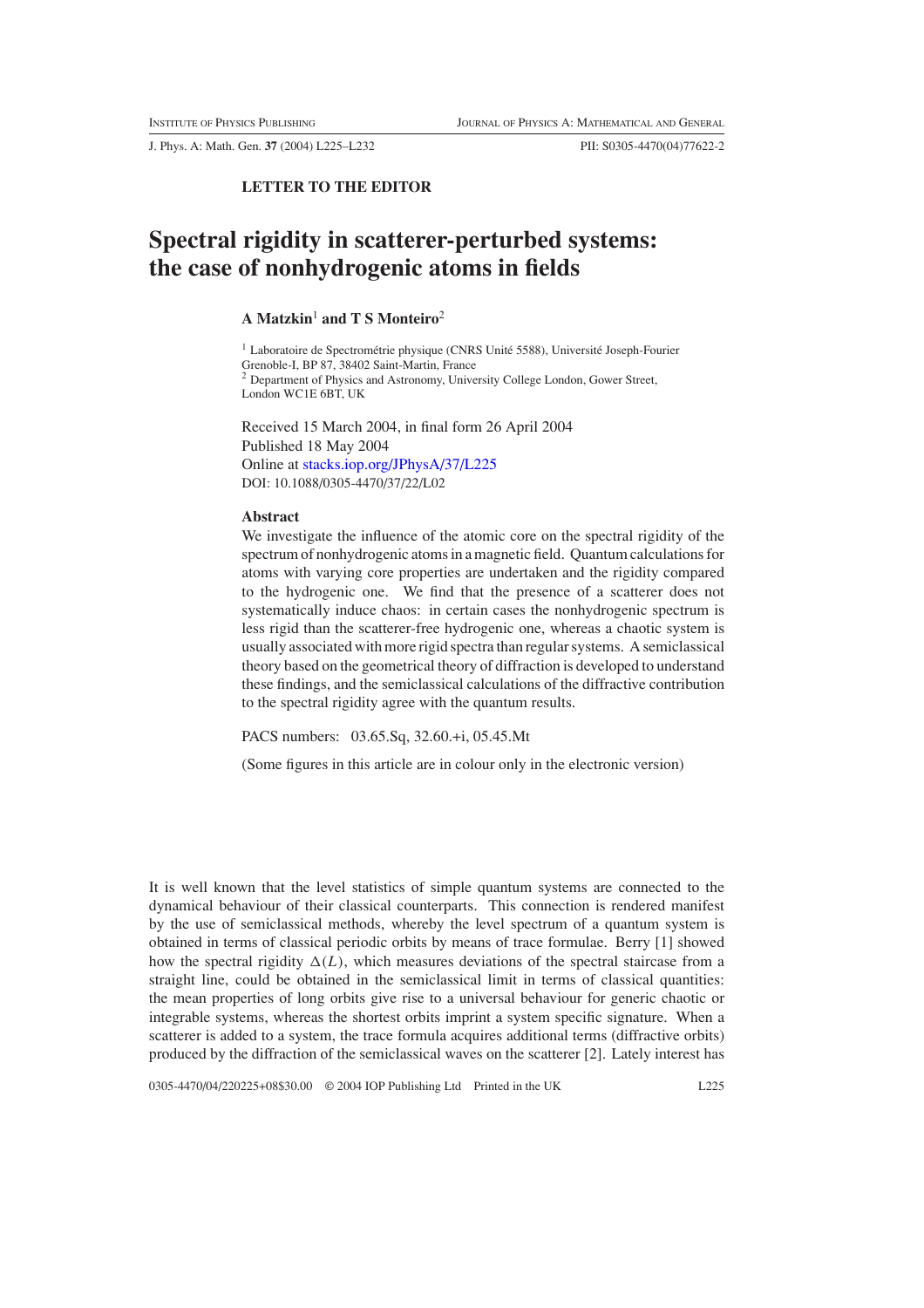focused on the influence of a scatterer on the statistics. For example, in chaotic systems a point-like scatterer does not modify the statistics, due to a cancellation of the universal part of the spectral form factor which was explained semiclassically in terms of the correlations between periodic-diffractive and diffractive orbits [3, 4]. On the other hand, perturbations in integrable or mixed phase space systems affect the statistics. Semiclassical methods allow us to determine long-range correlations (relative to the mean level spacing) such as the form factor provided diffraction is appropriately taken into account, as has recently been done for rectangular billiards [5].

We investigate here nonhydrogenic Rydberg atoms in a static magnetic field. The hydrogen atom in a magnetic field has been a paradigm of an experimentally accessible system displaying quantum chaos [6]. Nonhydrogenic Rydberg atoms, in which a scatterer the atomic core—characterized by short-range phase shifts known as quantum defects is added to the hydrogenic problem have also been widely investigated. Much work has focused on how short-range statistics such as the nearest neighbour spacing (NNS) distributions are modified as a function of the quantum defect of the scatterer: irrespective of the phase space properties (near-integrable, mixed or chaotic), level repulsion was seen to increase with the core-scattering intensity. From these results emerged the idea of 'core-induced chaos' [7], though whether this chaos is of the same nature as generic chaos has been discussed [8]. It is therefore of interest to investigate long-range statistics, which are the only ones amenable to a semiclassical treatment and may as such shed new light on the chaotic nature of the diffractive process.

In the present work, we calculate the spectral rigidity for nonhydrogenic Rydberg atoms in a magnetic field determined from accurate quantum calculations, and compare it to the hydrogenic results, in the mixed phase space and near-integrable regimes. A surprising finding is that contrary to expectations based on 'core-induced chaos' arguments and to numerical results obtained on billiards [9], adding a scatterer does not necessarily yield a spectral signature characteristic of more chaotic dynamics than in the scatterer-free system. Indeed, we have observed in some cases less rigid spectra in nonhydrogenic atoms than in the hydrogenic case. To understand these results, we go beyond previous work [10], which focused on s-wave scattering in the integrable regime, and account for the difference between nonhydrogenic and hydrogenic rigidities by means of a semiclassical formalism based on the geometrical theory of diffraction, which allows us to obtain a trace formula for nonhydrogenic atoms. This trace formula will then be employed in the semiclassical expression of the spectral rigidity. We will see that for these systems, with a small but fixed value of  $\hbar$ , non-universal contributions to the diffractive spectral rigidity are particularly important. Employing an effective diagonal approximation to the form factor in the one-scatter approximation, we obtain semiclassical results in reasonable agreement with the quantum calculations.

As is known, the hydrogen atom in a magnetic field possesses axial symmetry reducing the semiclassical problem from three to two dimensions. It also has an important scaling property [6], which allows the calculation of quantum spectra while keeping the classical dynamics fixed. The classical dynamics of the electron does not depend separately on its energy *E* and the magnetic field strength  $\gamma$  but is invariant provided  $\epsilon = E\gamma^{-2/3}$  is constant.  $\epsilon$  is the scaled energy and the dynamics goes from the near-integrable to the chaotic regime as  $\epsilon$  is varied. We will use scaled variables throughout:  $\hbar$  is replaced by  $\kappa^{-1} \equiv \gamma^{1/3}$  which plays the role of an effective Planck constant. For a given value of  $\epsilon$ , the fluctuations in the density of states are given by the trace formula

<span id="page-1-0"></span>
$$
d^{G}(\kappa) = \frac{1}{2\pi} \sum_{p} A_{p}^{G} \exp(i\kappa S_{p})
$$
\n(1)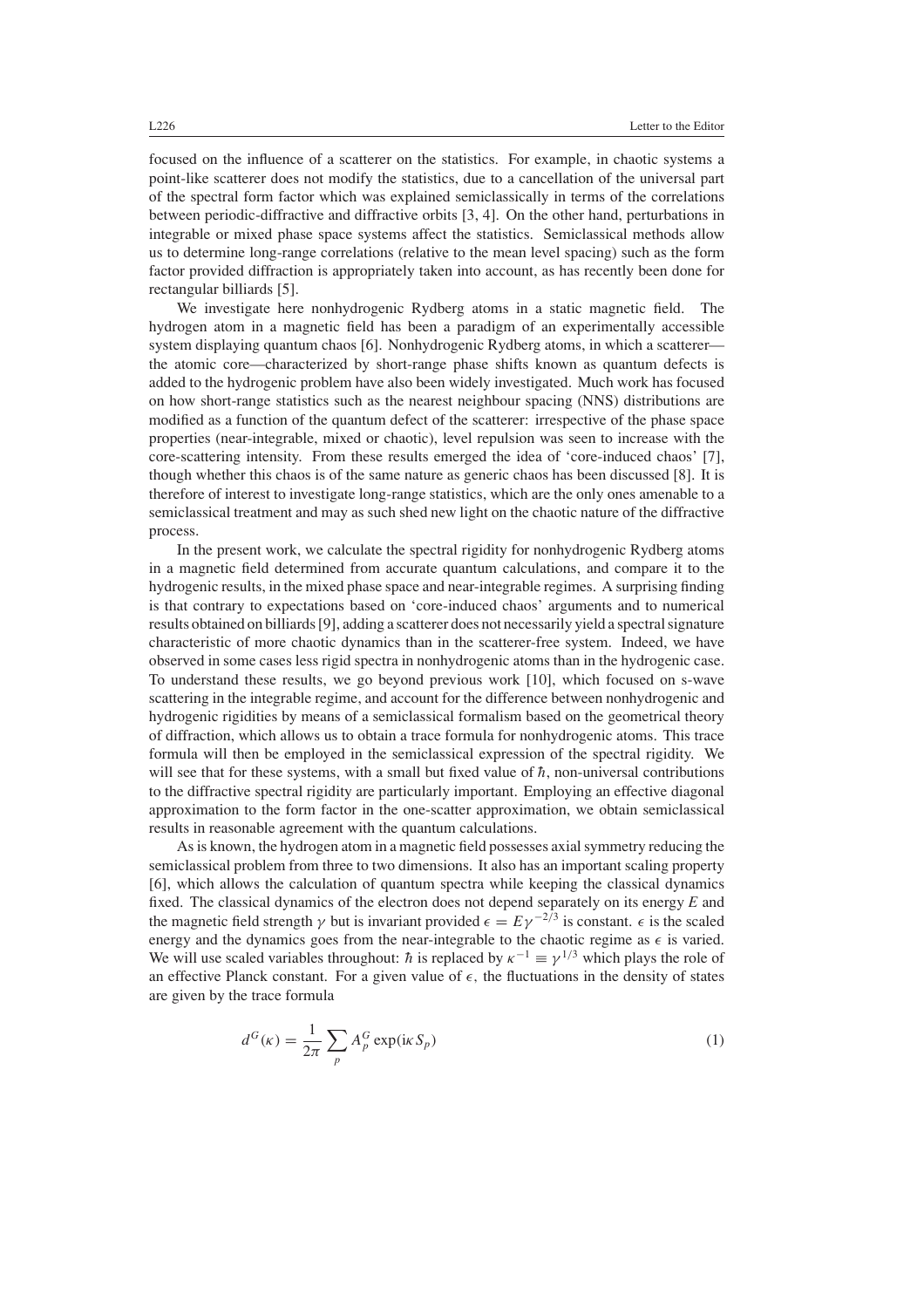

**Figure 1.**  $\mathcal{G}^G$  is carried by paths connecting  $r_1$  directly to  $r_2$ , whereas  $\mathcal{G}^D$  takes into account trajectories that hit the scatterer. The white circle around the scatterer is the inner zone, where a quantum treatment is appropriate.

<span id="page-2-1"></span>where the sum runs on the periodic orbits *p* of the system and the *G* stands for 'geometric' (to distinguish these contributions from the diffractive ones). Complex conjugation will be implicitly understood.  $S_p$  is the action, and the amplitude is

$$
A_p^G = \frac{S_p \exp(-i(\alpha_p + \beta_p))\pi/2}{|\det(M_p - I)|^{1/2}}
$$
 (2)

where  $\alpha$  is the Maslov index,  $\beta$  is related to the sign of the mixed derivatives of *S* transverse to the periodic orbit and *M* is the  $2 \times 2$  monodromy matrix.

In nonhydrogenic Rydberg atoms, the presence of the core modifies the Green's function; in the semiclassical limit, this means that besides the geometrical classical path linking directly two points  $r$  and  $r'$ , additional paths that hit the core must be taken into account (see figure 1). On the other hand, the scattering between the outer electron and the atomic core is intrinsically a quantum process and must be treated as such. To obtain the diffractive contribution to the trace formula, we proceed in the following steps that are sketched below; full details will be given elsewhere [11], in the more general context of multilevel quantum scatterers. Note that some of the arguments employed below are well known in the context of Closed Orbit theory which is a semiclassical treatment of photoabsorption for atoms in fields (see [12] and the references given in [13]).

First, we divide configuration space into two zones: a small inner zone around the core is divided from the outer zone (figure 1). In the inner zone the magnetic field is negligible and we have a simple Coulomb problem. Let  $\mathcal{G}^G$  be the scatterer-free Green's function; the total Green's function is obtained by projecting the resolvent equation  $G = G^G + G^G T G^G$ , vielding

<span id="page-2-0"></span>
$$
\mathcal{G}(r_2, r_1) = -16\pi \sum_{m,l \ge |m|} |m\rangle g_l^+(r_2) Y_{lm}(\theta_2) \sum_{m',l' \ge |m'|} \left[ \delta_{ll'} f_{l'}(r_1) + T_{ll'} g_{l'}^+(r_1) \right] Y_{l'm'}^*(\theta_1) \langle m'| \qquad (3)
$$

where  $r_2 > r_1$  and  $Y_{lm}(\theta_i)$  stands for the spherical harmonic  $Y_{lm}(\theta_i, 0)$ .  $f_l$  and  $g_l$  are standing Coulomb waves respectively regular and irregular at the origin, and  $g_l^{\pm} = (g_l \pm i f_l)$  are outgoing and incoming Coulomb waves. The *T*-matrix elements arise from the short-range core–electron interaction; we assume, as is often realized in atoms, that the *T*-matrix is diagonal and given by  $T_l = (1 - \exp(2i\pi \mu_l))/2i$ , where  $\mu_l$  is the quantum defect for the *l*th partial wave. In the outer region, the excited electron is subjected to both the Coulomb and magnetic fields and a semiclassical approximation to the two-dimensional Green's function is appropriate. *m*, quantized along the magnetic field axis, is conserved, and for a given *m* the Green's function is given by the usual expression

$$
\mathcal{G}_{sc}^{G}(\mathbf{r}',\mathbf{r}) = \sum_{p} (\hbar \sqrt{2\pi \hbar})^{-1} |\mathcal{D}_{p}|^{1/2} \exp(i(S_{p}(\mathbf{r}',\mathbf{r}) - \alpha_{p}\pi/2 - 3\pi/4)) \tag{4}
$$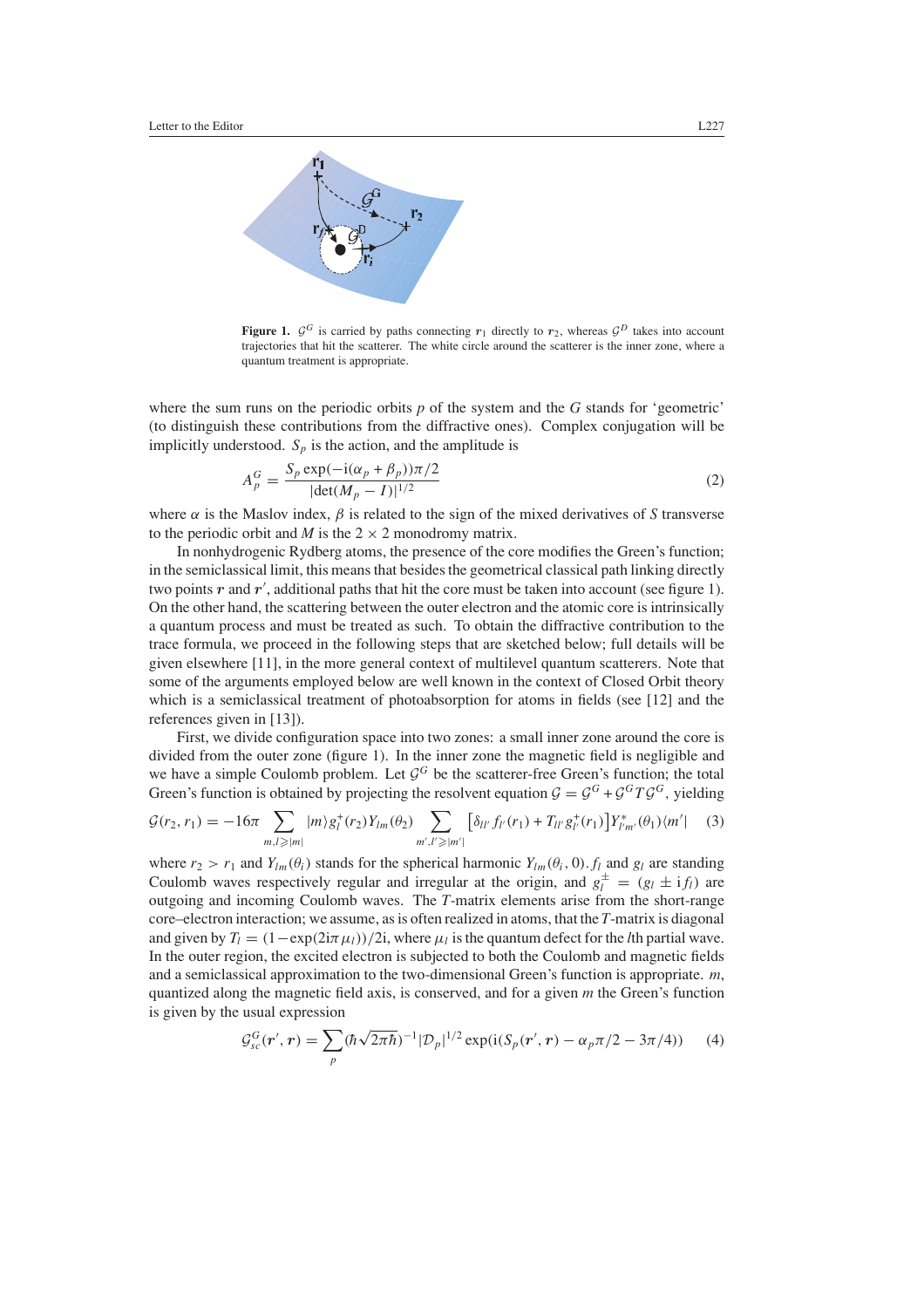where the sum runs on the classical trajectories connecting *r* and *r'*; we will denote by  $\mathcal{G}^G_{sc(p)}$ the *p*th term of this sum.  $\mathcal{D}_p$  is the standard determinant.

The second step is to connect the inner and the outer zones. To do so we consider  $\psi(r_2)$ , the wavefunction at  $r_2$  produced by a unit source placed at  $r_1$  that has scattered on the core, entering the inner region at  $r_f$  and leaving it at  $r_i$  (see figure 1). Then the wave arriving at  $r_f$  is simply  $\mathcal{G}^G_{sc}(r_f, r_1)$ . On the other hand, the most general solution in the inner zone is obtained from the Lippmann–Schwinger counterpart of equation [\(3\)](#page-2-0) as

$$
\sum_{l \ge |m|} c_{lm} Y_{lm}(\theta) \left[ f_l(r_0) - \frac{i}{2} (\exp(2i\pi \mu_l) - 1) g_l^+(r_0) \right]. \tag{5}
$$

<span id="page-3-0"></span>The coefficients  $c_{lm}$  are obtained by matching at  $r_f = (r_0, \theta_f)$  the *incoming* part of equation [\(5\)](#page-3-0) to  $\mathcal{G}^G_{sc}(r_f, r_1)$  in the stationary phase approximation (along the angle of stationary phase  $\theta_{fp}$  for each trajectory *p*). The scattered outgoing wave in the inner zone is given by the *outgoing* part of equation [\(5\)](#page-3-0), which leaves the inner zone at  $r_i = (r_0, \theta_i)$ . From the knowledge of the wavefunction on  $r_0$ , we can propagate the wavefunction semiclassically beyond  $r_0$  as prescribed by Maslov [17],

$$
\psi(r) = \sum_{q} \sqrt{\rho_q(r)} \exp(i(S_q - \alpha_q \pi/2 - 3\pi/4))
$$
\n(6)

where  $\rho_q(r)$  is the solution of the transport equation for the density and is proportional to  $\mathcal{D}_q$ ; *q* denotes the classical trajectories having left the boundary circle at  $r_{iq} = (r_0, \theta_{iq})$ . Employing the asymptotic expansion for  $g_l^+(r_0)$  we rearrange terms so that the action propagates from and to the origin  $r = 0$  and finally obtain  $\psi(r_2)$  or equivalently the Green's function corresponding to the diffractive process as

$$
\mathcal{G}^{D}(\boldsymbol{r}_{2},\boldsymbol{r}_{1}) = |m\rangle\langle m| \sum_{q,p} \mathcal{G}^{G}_{sc(q)}(\boldsymbol{r}_{2},0) C_{qp}(\mu;m) \mathcal{G}^{G}_{sc(p)}(0,\boldsymbol{r}_{1}). \tag{7}
$$

As in other works based on the geometrical theory of diffraction (e.g. [2, 15]), the diffractive Green's function is obtained from the free Green's function linked by a diffraction constant *Cqp* which is here given by

$$
C_{qp}(\mu; m) = \sum_{l} i\hbar_{\text{eff}}^2 2^3 \pi^2 r_0 \sin \theta_{iq} \sin \theta_{fp} Y_{lm}(\theta_{iq}) Y_{lm}^*(\theta_{fp}) (1 - \exp(2i\pi \mu_l)). \tag{8}
$$

We have emphasized the dependence of *C* on the properties of the classical trajectories *q* and *p* and on the quantum property of the scatterer.  $\hbar_{\text{eff}}$  is the mean value of  $\kappa^{-1}$ .

The third step consists in taking the trace of  $G<sup>D</sup>$ . This is done by using a stationary phase integration along the coordinates perpendicular to the orbit as detailed in [15]. The trace is then obtained as a sum over periodic orbits *closed at the origin* where for each orbit free geometric propagation  $\mathcal{G}^G_{sc(q)}(0,0)$  is weighted by the diffraction constant  $C_{qq}(\mu; m)$ . The diffractive density of states can be put in a form similar to equation [\(1\)](#page-1-0),

$$
d^{D}(\kappa) = \frac{1}{2\pi} \sum_{q} A_{q}^{D} \exp(i\kappa S_{q})
$$
\n(9)

with the diffractive amplitude

<span id="page-3-1"></span>
$$
A_q^D = -i \sum_l \hbar_{\text{eff}}^{1/2} S_q \exp(-i(\alpha_q \pi/2 + 3\pi/4)) (\exp(2i\pi \mu_l) - 1)
$$
  
 
$$
\times Y_{lm}(\theta_{iq}) Y_{lm}^* (\theta_{fq}) 2^{3/2} \pi^{3/2} \left| \frac{\sin \theta_{iq} \sin \theta_{fq}}{m_{12(q)}} \right|^{1/2}
$$
(10)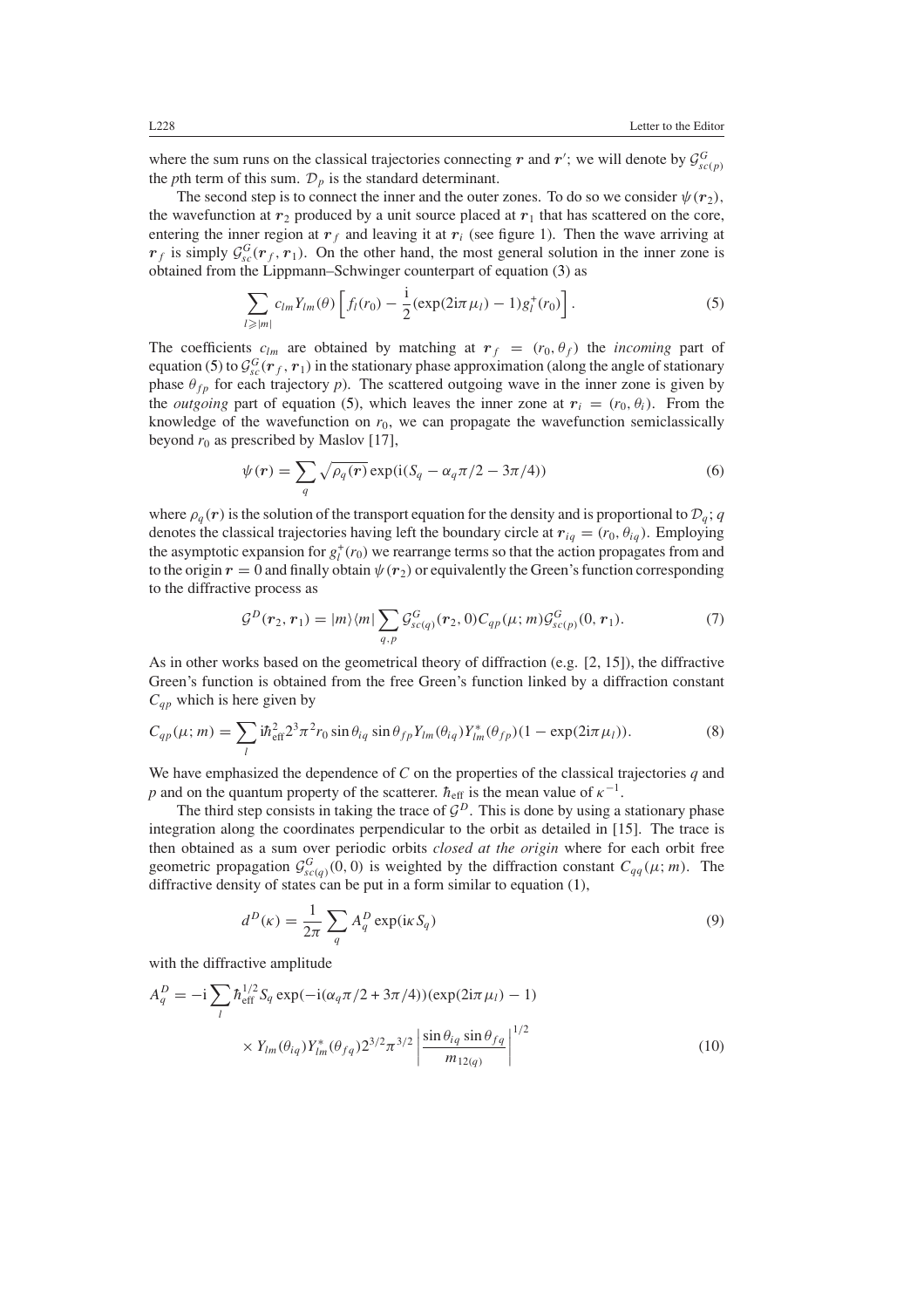where  $m_{12}$  is the element of *M* with the initial deviation in the momentum coordinate. Note that an expression equivalent to equation [\(10\)](#page-3-1) in the particular case of s-wave scattering was inferred in [14] from the comparison of Fourier-transformed spectra of hydrogen and lithium atoms.

<span id="page-4-0"></span>The spectral rigidity  $\Delta(L)$  is defined as the least squares deviation of the staircase function N of the unfolded spectrum from a straight line, over a level range *L*. The semiclassical approximation to  $\Delta(L)$  was derived in [1]; in scaled coordinates this can be put as

$$
\Delta^{XY}(L) = \frac{1}{2\pi^2} \int_0^\infty \frac{d\nu}{\nu} \frac{K^{XY}(\nu/\pi L)}{\nu/\pi L} \gamma(\nu)
$$
(11)

with  $\nu = LS/2\chi$ , where  $\chi = \frac{\partial \langle \mathcal{N} \rangle}{\partial \kappa}$  is a constant due to scaling.  $\gamma(\nu) =$  $1 - F^2(v) - 3[F'(v)]^2$  is known as the 'orbit selection function', where  $F(v) \equiv \sin v/v$ .  $K^{XY}$  is the spectral form factor, given by

$$
K^{XY}(\sigma) \simeq \frac{1}{2\pi\,\chi} \left\langle \sum_{p,q} A_p^X \big[ A_q^Y \big]^* \exp[i(S_p - S_q)\kappa_0] \,\delta\left(S - \frac{S_p + S_q}{2}\right) \right\rangle \tag{12}
$$

with  $\sigma = v/\pi L = S/2\pi \chi$ . The bracket denotes an average over the starting points  $\kappa_0$ . The indices *X* and *Y* are insignificant in the scatterer-free system. But in the nonhydrogenic case, the total density is given by  $d = d^G + d^D$  and by following Berry's original derivation it is easily seen that the spectral rigidity takes the form  $\Delta(L) = \Delta^{GG}(L) + \Delta^{GD}(L) + \Delta^{DD}(L)$ with each term being given by equation [\(11\)](#page-4-0), and *X* and *Y* are obviously seen to refer to *G* or *D* contributions. Since  $\Delta^{GG}$  is the rigidity for the scatterer free system, the influence of diffraction on the spectral rigidity—which is the quantity of interest in the present work—is given by

$$
\Delta_{\text{diff}}(L) = \Delta^{GD}(L) + \Delta^{DD}(L) = \Delta(L) - \Delta^{GG}(L). \tag{13}
$$

<span id="page-4-1"></span>To determine  $\Delta^{GD}$  and  $\Delta^{DD}$ , we use two different approximations for the form factor which have been discussed in [1]. For very short orbits ( $\sigma < \sigma^*$ , with  $\sigma^* \ll 1$ ), the diagonal approximation involves keeping only the contributions of orbits having the same action. Discarding accidental orbit degeneracies, we sum on the sole short orbits closed at the origin, which are both solutions of the geometric and of the diffractive systems (with different amplitudes however) and obtain

$$
\Delta^{XY}(L) = \sum_{q \in \{\sigma_q < \sigma^*\}} \frac{1}{2\pi^2} \frac{1}{S_q^2} A_q^X \left[ A_q^Y \right]^* G \left( \frac{L S_k}{2\chi} \right). \tag{14}
$$

<span id="page-4-2"></span>To take into account longer orbits, up to the Heisenberg 'time'  $\sigma_h = 1$ , it is necessary to invoke classical sum rules. For the term  $\Delta^{DD}(L)$ , the relevant sum rule for transient orbits has been given by Sieber [16]. We use average angles  $\bar{\theta} = \pi/4$  and write the sum  $\sum_{q} |m_{12(q)}|^{-1} \delta(\overline{S} - S_k^j) \approx 2\pi \Sigma(\epsilon)^{-1}$  to obtain

$$
K^{DD}(1 > \sigma > \sigma^*) \approx \frac{1}{2\pi\,\chi} \hbar_{\text{eff}} 2^5 \pi^4 \sum_{l} \frac{1}{\Sigma(\epsilon)} \sin^2 \pi \mu_l |Y_{lm}(\bar{\theta})|^4 S^2 \tag{15}
$$

<span id="page-4-3"></span>where  $\Sigma(\epsilon)$  is the volume of the energy surface in the scaled phase space at scaled energy  $\epsilon$ . The term  $\Delta^{GD}(L)$  involves cross correlations between diffractive and geometric orbits. Relevant sum rules have been given in [3, 4]; they rely on expanding  $S_p - S_q$  in terms of  $|\det(M - I)|$  and  $|m_{12}|$ . Integration along the boundary circle (perpendicular to the orbits) yields

<span id="page-4-4"></span>
$$
K^{GD}(1 > \sigma > \sigma^*) \approx \frac{-1}{2\pi \chi} \hbar_{\text{eff}} \frac{2^{5/2} \pi^3}{\sqrt{2 + \sqrt{2}}} \sum_{l} \frac{1}{\Sigma(\epsilon)} (1 - \exp(2i\pi \mu_l)) |Y_{lm}(\bar{\theta})|^2 S^2 \tag{16}
$$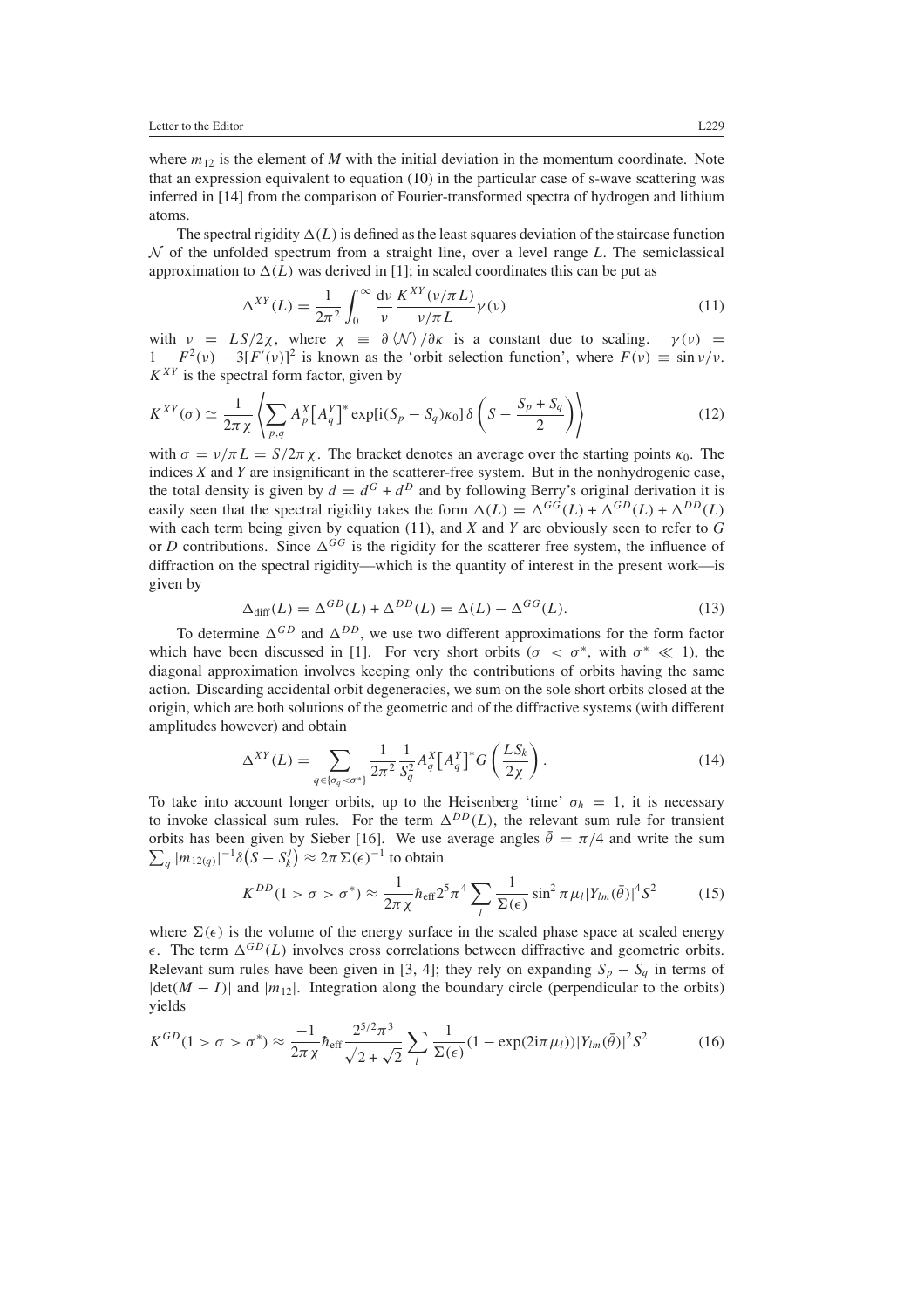

**Figure 2.** (*a*) Difference of spectral rigidities  $\Delta(L;\mu) - \Delta(L;\mu = 0)$  between nonhydrogenic and hydrogen atoms obtained from quantum calculations at  $\epsilon = -0.3$ *, m* = 1. The different curves correspond from top to bottom to  $\mu = 0.15$  (red solid),  $\mu = 0.05$  (purple dot-dashed),  $\mu = 0.25$ (yellow solid),  $\mu = 0.35$  (green dashed),  $\mu = -0.15$  (blue dotted),  $\mu = 0.5$  (green solid) and  $\mu = -0.25$  (red dotted). (*b*) Semiclassical results for the diffractive contribution to the spectral rigidity  $\Delta_{\text{diff}}(L)$  for nonhydrogenic atoms with varying  $\mu$ .

where we have again used the approximation  $\bar{\theta} = \pi/4$ . Lastly, orbits beyond  $\sigma_h$  enter the form factor through a semiclassical sum rule which ensures that these long orbits generate the mean level density [1]. But adding a scatterer does not change the mean level density, so these orbits cannot enter the determination of  $\Delta_{\text{diff}}(L)$ ; in other words we assume (without any other proof than this heuristic argument) that the contributions  $K^{DD}(\sigma \gg 1)$  and  $K^{GD}(\sigma \gg 1)$ cancel each other so that the contributions for  $\sigma \gg 1$  on the right-hand side of equation [\(13\)](#page-4-1) vanish.

We have thus determined, within the approximations involved and for  $L \gg 1$ , the influence of diffraction on the rigidity. Equation [\(14\)](#page-4-2) with  $A_q^X$  and  $A_q^Y$  replaced by the relevant expressions [\(2\)](#page-2-1) or [\(10\)](#page-3-1) gives non-universal (NU) terms; note that in the one-scatter approximation,  $\Delta_{\text{NU}}^{GD}$  is proportional to  $\hbar_{\text{eff}}^{1/2}$  and  $\Delta_{\text{nu}}^{DD}$  to  $\hbar_{\text{eff}}$ . On the other hand, the universal terms obtained by replacing equations [\(15\)](#page-4-3) and [\(16\)](#page-4-4) in equation [\(11\)](#page-4-0) do not depend on  $h_{\text{eff}}$ (since the integral is seen to be  $2\pi \chi \int_{\sigma^*}^1 d\sigma \gamma (\pi L \sigma)$ , which scales as  $\hbar_{\text{eff}}^{-1}$ ). Still, for finite  $\hbar_{\text{eff}}$ and large *L,* NU terms can be important, whereas *KDD* and *KGD* tend to cancel each other, a property arising from the unitarity of the *T*-matrix, Im  $T_l = -|T_l|^2$  (the approximations made here do not allow exact cancellation to occur). Note, however, that in the more general case of a multilevel scatterer, for which the unitarity equations involve the non-diagonal elements, NU and universal contributions can both compete [11].

We have calculated quantum mechanically the energy levels for hydrogen and for nonhydrogenic atoms with a single quantum defect  $\mu$  in the  $l = 1$  partial wave, for  $m = 1$  at  $\epsilon = -0.3$  (mixed phase space) in the range  $\kappa = 60$ –120 (encompassing about 3500 levels). *χ* was determined by fitting the spectral staircase to a second-order polynomial in *κ*. The rigidities for hydrogen  $\Delta(L;\mu=0)$  and for a nonhydrogenic atom with a given quantum defect  $\Delta(L;\mu)$  were calculated, and the influence of the scatterer in the statistics obtained from the quantum spectra is put in evidence by the difference  $\Delta(L;\mu) - \Delta(L;\mu = 0)$ . This is precisely the quantity to be compared to the diffractive contribution to the rigidity obtained semiclassically above, equation [\(13\)](#page-4-1), for which we calculated the relevant classical quantities. The quantum results are shown in figure  $2(a)$  for several values of  $\mu$ . The most striking feature is that for a certain number of  $\mu$  values,  $\Delta_{\text{diff}}$  is positive. This means that the spectrum of the corresponding nonhydrogenic atom is*less rigid* than the spectrum of hydrogen, whereas it could be expected that the increase in correlations induced by the scatterer would systematically result in more disordered dynamics, associated with a stiffer spectrum.

Figure 2(*b*) shows our semiclassical results. The main behaviour obtained from the quantum spectra is well reproduced, in particular the sign of  $\Delta_{diff}(L)$  which determines whether the influence of diffraction yields a rigidity higher or lower than in the scatterer-free case.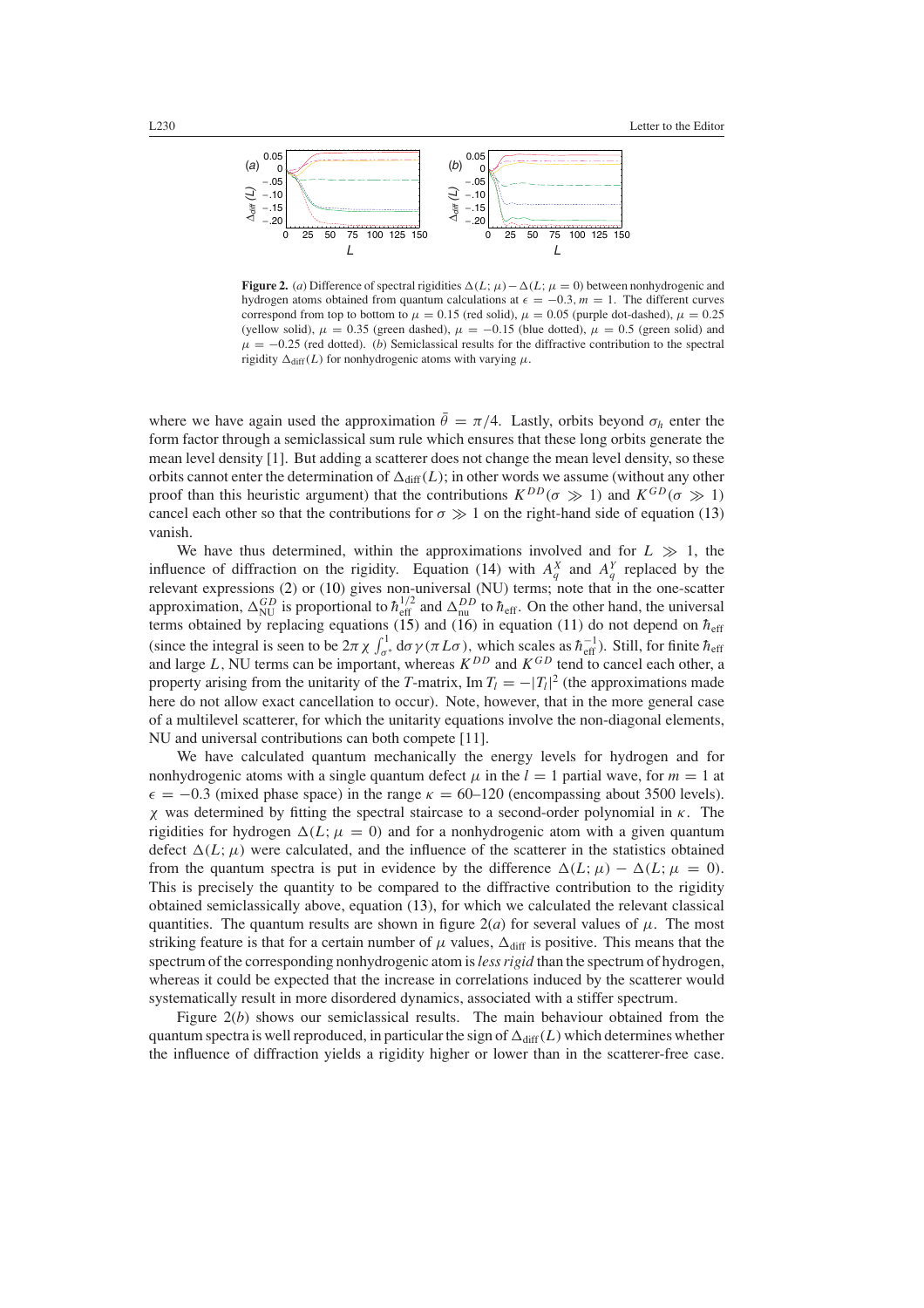

**Figure 3.** Same as figure 2 but for  $\epsilon = -0.3$ ,  $m = 0$ .



**Figure 4.** Same as figure 2 but for  $\epsilon = -0.8$ *, m* = 1.

Note that the semiclassical results were multiplied by a global factor ∼1.1; this global rescaling presents one of the main limitations of the present treatment and is due to the sensitivity arising from the choice of  $\sigma^*$  in equation [\(14\)](#page-4-2). Generic chaotic systems displaying exponentially decreasing amplitudes would display little sensitivity to the value of  $\sigma^*$ , but this is not true in mixed phase space. For the sake of comparison, we have also plotted the quantum and semiclassical results for the same system but with  $m = 0$  (figure 3), whereas figure 4 displays similar results in the near-integrable regime ( $\epsilon = -0.8$ ,  $\kappa = 80$ –150 containing about 1500 levels).

The present results show that the diffractive contributions to the rigidity are dominated by the shortest periodic and diffractive orbits. The semiclassical formalism developed above can further allow us, in simple cases, to pinpoint the cause of the observed rigidity. Indeed, a single typical orbit (with initial and final angles in the first quadrant) contributes to the sign of  $\Delta^{GD}$  in equation [\(14\)](#page-4-2) as  $1 - \cos 2\pi \mu \pm \sin 2\pi \mu$  (depending on the additional phase  $\beta$  of equation [\(2\)](#page-2-1)), which is negative except in one of the intervals  $[0, \pm 0.25]$  where it becomes slightly positive. When many orbits with similar amplitudes are included, we may expect on average  $\Delta^{GD}$  to be proportional to  $\cos 2\pi \mu - 1 < 0$ . However, the situation in which a few orbits have large geometric and diffractive amplitudes interfering in a constructive way cannot be discarded. This is precisely the situation portrayed in figure 2: the second and the fourth return of the orbit perpendicular to the field, which is stable, have very large amplitudes, due to a near-rational winding number arising from a bifurcation at a slightly lower scaled energy. Jumps in  $\Delta_{\text{NU}}$  are indeed observed when these orbits are included in the sum [\(14\)](#page-4-2). Note that when  $m = 0$  perpendicular orbits do not contribute to  $\Delta_{diff}$ , as  $A^D$  given by equation [\(10\)](#page-3-1) vanishes when  $l = 1$ . The diffractive rigidity has then indeed a very different behaviour, as is seen in figure 3.

Deviations from universality in the rigidity of non-diffractive systems were observed before [18], and generally attributed to peculiar families of orbits. In the case of diffractive systems the general trend, as observed, for example, in integrable billiards [9], is that the spectrum becomes less rigid as the intensity of the added scatterer is increased. However, we have seen here that the rigidity has no simple dependence on the intensity of the scatterer,  $|\mu|$ , as the complex value of the *T*-matrix is important. In fact, the diffractive contribution depends in a crucial way on the classical properties of the shortest orbits that hit the scatterer.